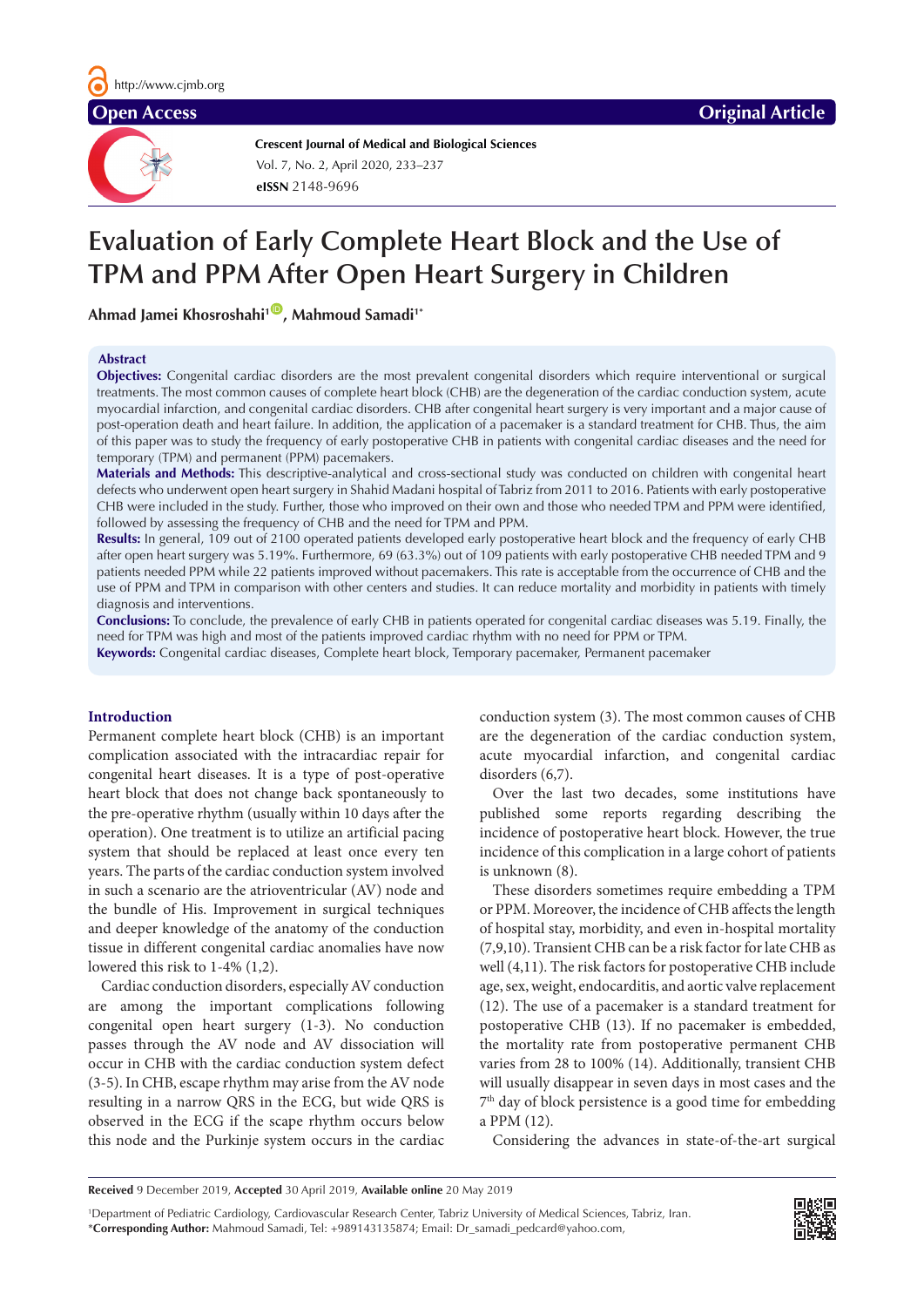techniques, differences in the types of surgery, as well as the amount and types of hospital facilities, this study was conducted in Shahid Madani hospital of Tabriz to investigate the frequency of early CHB after open heart surgery in children and the need for TPM and PPM (14, 15). The importance of this study is to evaluate its incidence in our hospital and timely intervention to reduce mortality and morbidity.

# **Materials and Methods**

This descriptive-analytical and cross-sectional study was conducted on 1-month to 15-year-old patients with congenital cardiac diseases who underwent open heart surgery from 2011 to 2016. The medical histories of the patients were reviewed completely.

Patients were excluded from the study if they were older than 15 years and had an incomplete medical history or a history of preoperative heart block.

Additionally, the sample size was calculated at 90 patients based on a 95% confidence interval, an 80% test power, and a 5% acceptable error rate. Considering the existing resources, 109 patients with early CHB were included in the study.

The study further reviewed the medical histories of 2100 patients with open heart surgery during 2011-2016, who developed CHB. The pieces of obtained information were demographic information, the type of congenital disease, the block type, the need for pacemaker, the lack of a need for TPM and/or PPM, the time interval between surgery and CHB onset and termination, the duration of the need for TPM and, the need for PPM, and the length of hospital stay. In addition, the detection of CHB was based on ECG.

The rate of postoperative CHB and the number of cases who improved on their own and those who needed TPM and PPM were identified and the collected data were analyzed in SPSS, version 22.

Finally, frequency calculation and frequency tables and related charts were plotted and the chi-square test was used to compare the frequency of the variables.

#### **Results**

Overall, 109 out of 2100 patients with congenital cardiac diseases undergoing open heart surgery developed early CHB, whose demographic information is presented in Table 1.

The patients' age varied from 2 months to 15 years. Similarly, the age range of the patients who developed early CHB differed from 4 months to 13 years and the mean age of the patients was 3.33±3.14 years. Further, most patients with early CHB aged 1-5 years. The frequency of this age group was 76 patients or 69.72% (Figures 1 and 2).

Of the 109 CHB patients, 62 (56.6%) and 47 (43.1%) cases were males and females, respectively. Furthermore, the patients weighed from 3.5 kg to 36 kg and the mean weight was 13.93±7.49 kg. The weight distribution of the patients is shown in Figure 3.

Table 1. Demographic Information of Patients With Postoperative Complete Heart Block

| Total number of operated patients             | 2100           |
|-----------------------------------------------|----------------|
| Number of CHB patients, No $(\%)$             | 109 (519)      |
| Number $(\%)$ of male CHB patients            | 62 (56.9)      |
| <b>Number of female CHB patients</b>          | 47(43.1)       |
| Mean weight (kg)                              | $13.93 + 7.49$ |
| Mean age (year)                               | $3.33 + 3.14$  |
| Patients who did not need a pacemaker, No (%) | 31 (37.7)      |
| Patients who needed TPM, No (%)               | 69 (63.3)      |
| Patients who needed PPM, No (%)               | 9(8.3)         |

*Note*. CHB: complete heart block; TPM: temporary pacemaker.



**Figure 1.** The Frequency of Each Age Group in Patients With Early Postoperative Complete Heart Block.



**Figure 2.** Age Distribution of Patients With Early Postoperative Complete Heart Block.

Of the 109 operated patients with early CHB patients, 69 (63.3%) patients or 3.28% of all cases needed TPM and only 9 (8.3%) patients (those with postoperative CHB) or 0.42% of all cases ultimately needed PPM.

Heart block occurrence varied from the day of operation to 4 days after it. The average number of days after the operation and the appearance of CHB was 0.61+/-0.69 day with a frequency of 52 patients after the operation (Figure 4). Moreover, the time beats would return to normal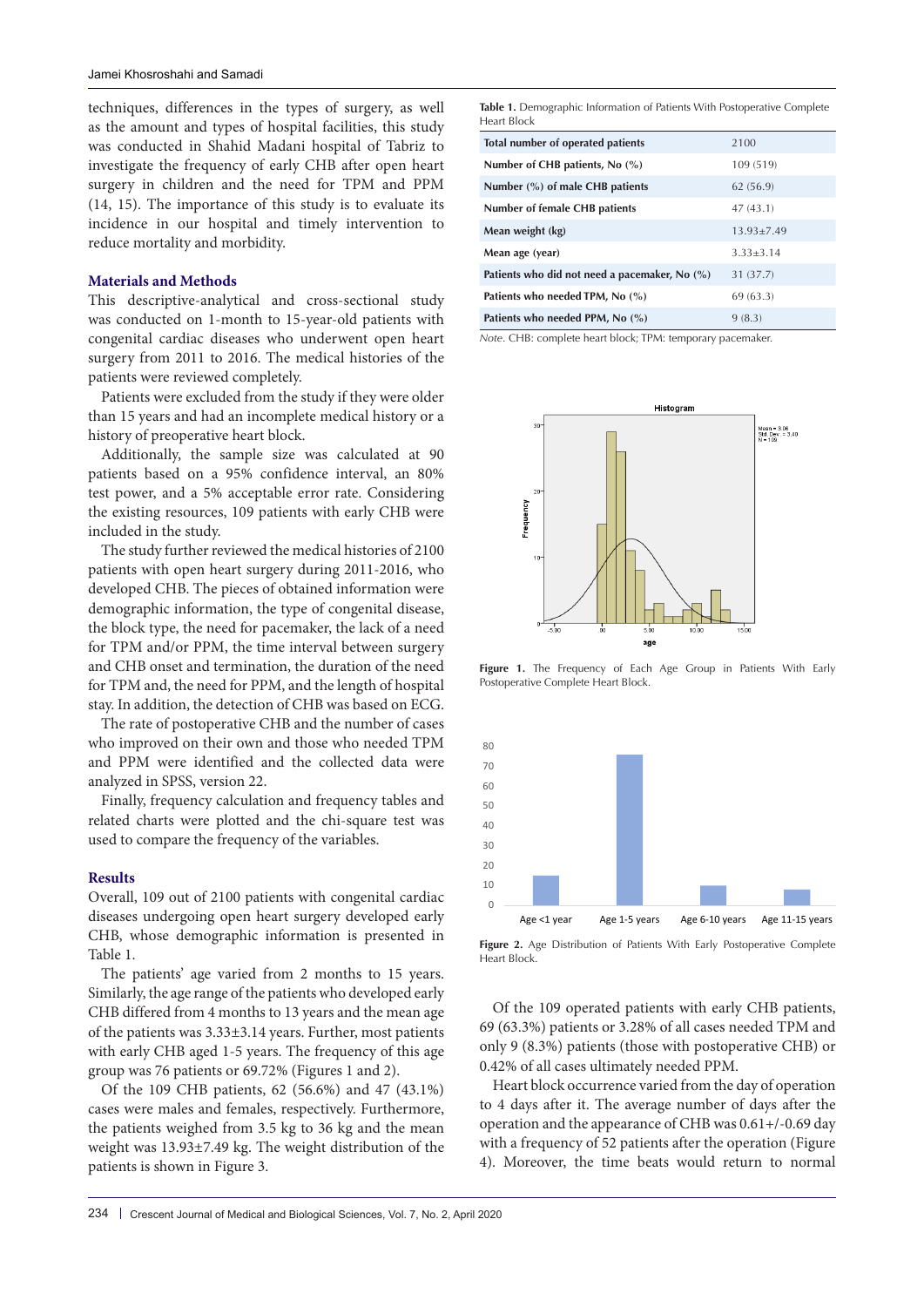sinus rhythm after CHB varied from 1 to 19 days and the average time of normal sinus rhythm appearance was 3.63 days (Figure 5).

Likewise, the time when the patients required PPM varied from 14 to 28 days after the operation with an average of 17.11±4.34 days (Table 2).

The frequency of the type of preoperative congenital diseases and the counterpart need for TPM and PPM are summarized in Table 3.

# **Discussion**

Tremendous advances in the surgical management of congenital heart disease have been made.

Despite the significant advances in pediatric open heart surgery over the past decades, damage to the cardiac conduction system is still one of the important complications that affect children's morbidity and mortality. However, transient or permanent CHB is not a common complication and its prevalence is approximately 0.5 to 3% (16,17).

Postoperative CHB may be either permanent or



**Figure 3.** Weight Distribution of Patients With Early Postoperative Complete Heart Block.



**Figure 4.** The Frequency of the Days After the Operation Following the appearance of Complete Heart Block.

transient. Transient CHB changes back to sinus rhythm within seven to ten days after the surgery while permanent CHB is less likely to return to sinus rhythm (18,19)

Additionally, the occurrence of CHB after open heart surgeries, especially when patients have conotruncal lesions, has long been a concern for doctors and researchers.

Considering the importance of accurate diagnosis and inspecting the prevalence of CHB after open heart surgeries, in addition to having roots in epidemiological considerations and the effects of CHB anatomical factors, has been more related to the advancement of surgical techniques for cardiac congenital diseases. This identifies the need for TPM, PPM, and the best time to embed a PPM, along with the outcomes of CHB. This is because it has been shown that the incidence of CHB affects the length of hospital stay and the rates of morbidity and mortality.

In the study by Lieberman et al, the prevalence of advanced and advanced cardiac arrhythmias in postoperative cardiac open heart surgery was reported 1.4%. A permanent pacemaker was inserted in these patients who included 1% of the total patient population (8).

In addition, in the studies of Lin et al, the prevalence of CHB was 3.2% (4).

That is why pediatric surgeons and cardiologists should be completely informed about the prevalence of CHB in their centers and how to face this complication so that they would be prepared to handle it and take the necessary



**Figure 5.** The Frequency of Postoperative Days Following the appurtenance of Sinus Rhythms After Complete Heart Block.

**Table 2.** The Frequency of Postoperative Days When Embedding a PPM

| <b>Number of Postoperative Days</b> | <b>Number of the Patients</b> |
|-------------------------------------|-------------------------------|
| 14                                  |                               |
| 15                                  |                               |
| 16                                  |                               |
| 17                                  |                               |
| 19                                  |                               |
| 28                                  |                               |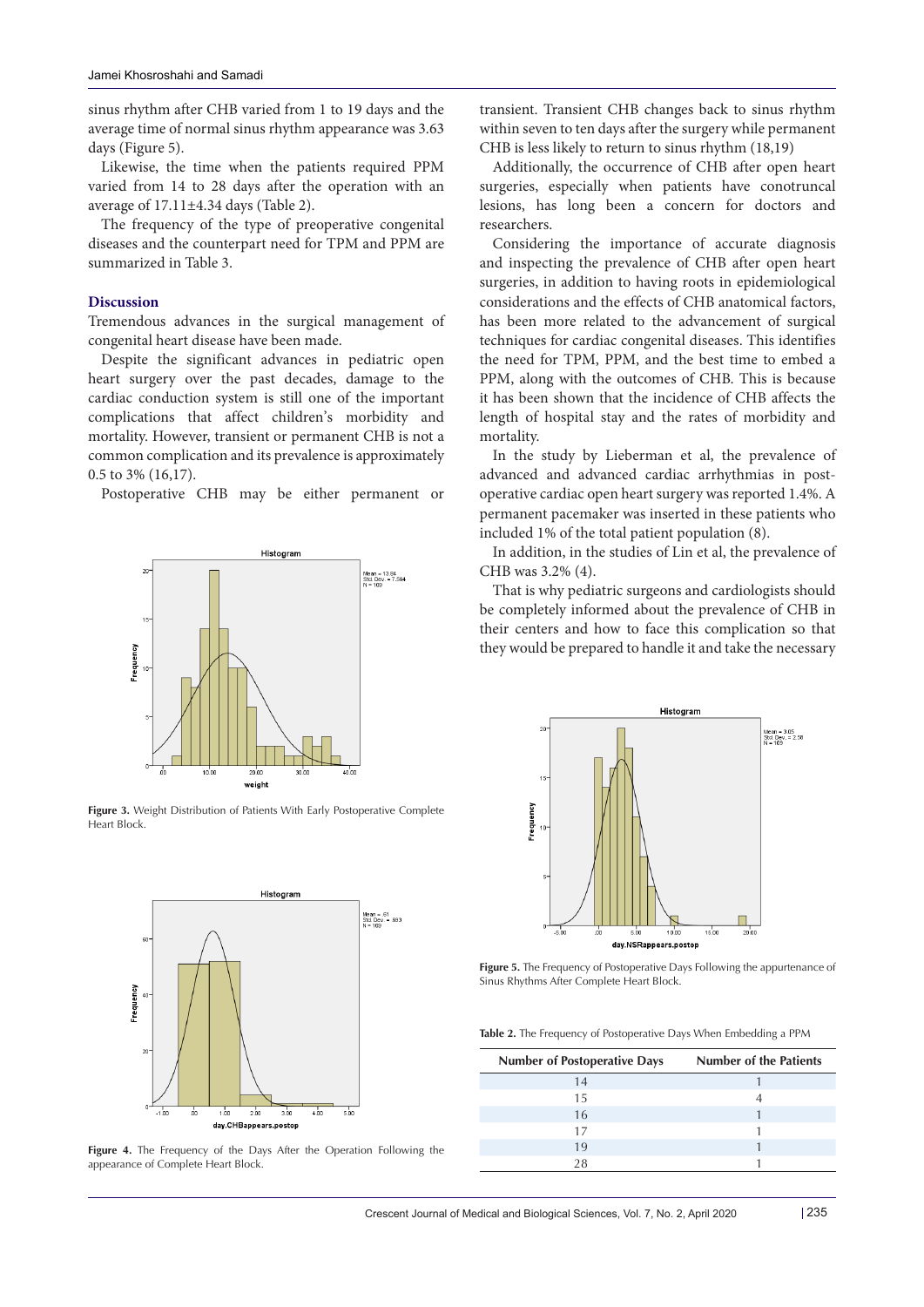#### Jamei Khosroshahi and Samadi

|                                 | <b>Operated Patients</b> | CHB, No $(\% )$ | TPM, $No (%)$ | PPM, No $(\% )$ |
|---------------------------------|--------------------------|-----------------|---------------|-----------------|
| VSD.                            | 779                      | 49(6.4)         | 23(5.7)       | 3(0.7)          |
| ASD secundum, ASD sinus venosus | 160                      | 1(0.6)          | 1(0.6)        | 0(0)            |
| ASD primum partial AV canal     | 180                      | 9(5)            | 7(3.3)        | 2(1.1)          |
| ASD+VSD (complete AVSD)         | 476                      | 36(7.5)         | 22(4.6)       | 1(0.2)          |
| <b>TOF</b>                      | 385                      | 33(8.6)         | 17(4.2)       | 3(0.7)          |
| <b>TGA</b>                      | 84                       | 3(3.5)          | 0(0)          | 0(0)            |
| Truncus arteriosus              | 36                       | 1(2.8)          | 0(0)          | 0(0)            |

*Note*. VSD: Ventricular septal defect; ASD: Autism spectrum disorders; TOF: Tetralogy of Fallot; TGA: Therapeutic goods Administration.

measures to minimize subsequent complications. They should also seek solutions to reduce the incidence of CHB through using state-of-the-art techniques and appropriate instruments during the surgery.

In another study, Murray et al evaluated patients from 2007 to 2015 and reported a prevalence of 4.7% for a fullbladder heart block after the surgery (20).

In this study, 91.7% of the early postoperative CHB patients improved with or without a TPM and required no PPM whereas 8.3% of them needed a PPM.

In our study, the development of CHB and the need for PPM and TPM were more comparable to those of other studies and centers.

Further, 63% of CHB patients required a TPM while 37% improved without a pacemaker, which seems to be higher compared to other centers and studies and the CHB prevalence, but the need for PPM was less compared to the reports by other centers and studies (8,16,20). This finding may indicate that the likelihood of recovery form CHB is greater in these patients, and therefore, they should be under surveillance for a longer period before embedding a PPM (14).

The highest rate of the CHB prevalence was in patients with tetralogy of Fallot (TOF) (8.6%), complete Atrioventricular septal defect (AVSD) (7.5%), ventricular septal defect (VSD) (4.6%), and partial AVSD (5%) respectively, but the need for PPM was the highest in partial AVSD (1.1%), VSD (0.7%), TOF (0.7%), and complete AVSD (0.2%), respectively. This may suggest that in congenital cardiac complications, further involvement of the upper parts in the conotruncal zone or central fibrosis zone leads to more development of CHB in the patients during the surgery and thus the requirement of PPM.

# Clinical Benefits

This study was designed to determine the incidence of the cardiac block in our center and hospital, as well as its timely diagnosis and the use of PPM and TPM in order to reduce the morbidity and mortality of these patients (19).

# Limitations

This study had some limitations. The low number of patients was incomplete in a number of cases requiring

the accurate insertion of information in patient's files and subsequent studies with more patients.

# **Conclusions**

In general, the prevalence of CHB was not high in the patients operated for congenital cardiac diseases and was around 5.19%. Given its clinical importance, this rather small amount was significant and slightly higher compared to the other centers. The need for TPM pacemakers was high and most patients ultimately improved with or without a TPM. The need for PPM was found to be 8.3% which was higher than that in some studies and lower than that in several other studies (16-18).

In addition, the average time when using PPM after the surgery was  $17.11 \pm 4.34$  days, which was higher compared to previous studies. Given the clinical significance of CBH and other influential factors, complementary research studies are required for better and efficient decisionmakings (17).

# **Conflict of Interests**

The authors declare that they have no conflict of interests.

# **Ethical Issues**

This study was approved by the Ethics Committee of Tabriz University of Medical Sciences (ethical code of IR.TBZMED.REC.1397.55).

#### **Acknowledgment**

The authors would like to thank all patients who kindly collaborated in this research project.

# **References**

- 1. Edwin F, Aniteye E, Tettey M, et al. Permanent complete heart block following surgical correction of congenital heart disease. Ghana Med J. 2010;44(3):109-114. doi:10.4314/ gmj.v44i3.68894
- 2. Batra AS, Wells WJ, Hinoki KW, Stanton RA, Silka MJ. Late recovery of atrioventricular conduction after pacemaker implantation for complete heart block associated with surgery for congenital heart disease. J Thorac Cardiovasc Surg. 2003;125(6):1291-1293. doi:10.1016/s0022- 5223(03)00198-3
- 3. McGoon DC, Ongley PA, Kirklin JW. Surgical heart block. Am J Med. 1964;37:749-753. doi:10.1016/0002-